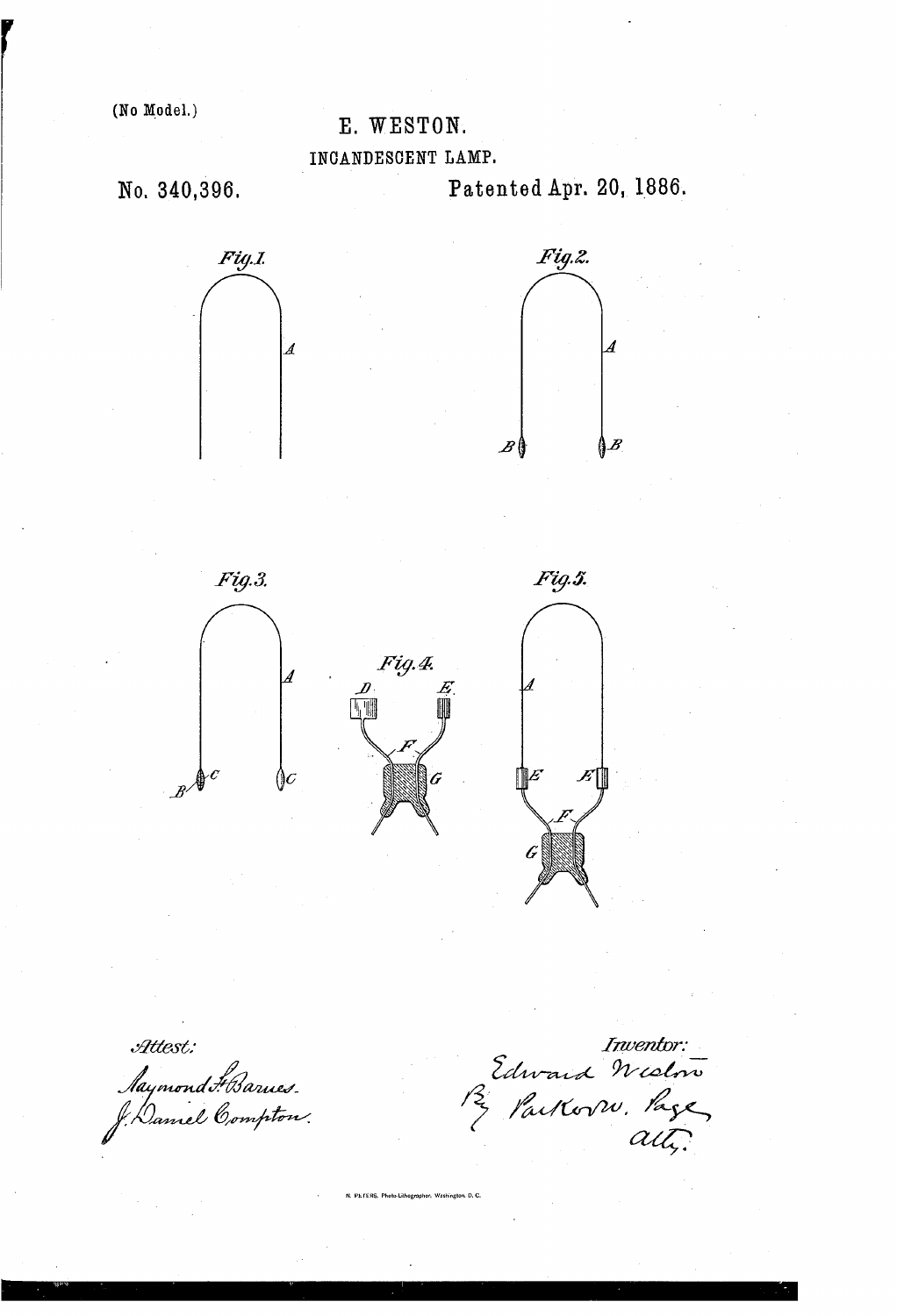# UNITED STATES PATENT OFFICE.

### EDWARD WESTON, OF NEWARK, NEW JERSEY, ASSIGNOR TO THE UNITED STATES ELECTRIC LIGHTING COMPANY, OF NEW YORK, N. Y.

### INCANDESCENT LAMP.

#### SPECIFICATION forming part of Letters Patent No. 340,396, dated April 20, 1886.

Application filed August 26, 1885. Serial No. 175,350. (No model.)

To all whom it may concern: Be it known that I, EDWARD WESTON, a subject of the Queen of Great Britain, and a resident of Newark, in the county of Essex and 5 State of New Jersey, have invented certain new and useful Improvements in Incandescent Lamps, of which the following is a specification, reference being had to the drawings accompanying and forming a part of the same. In incandescent electric lamps as commonly TO. made a slender strip or filament of carbon is united to metallic wires, which are sealed in the material of the receiver or globe in which the carbon is contained. Various expedi-15 ents have been resorted to for effecting a good mechanical or electrical joint or union between the carbon and its supporting-wires. This is somewhat facilitated by forming the carbon with enlarged ends, or subsequently applying 20 by electro-deposition masses of carbon upon the ends of the filament. The supportingwires have been united to these ends by screws and nuts, by spring-clamps, by carbon paste, and by an electro-deposited joint; but the best 25 forms of joint as yet devised have many objectionable features, which become apparent

after the lamp has been in use for some time. My object is to produce a better and more durable form of joint or means for uniting the 30 carbon and metallic conductors, and this I accomplish in the following manner: I form the carbons from slender threads or strips cut out

- by a die or shearing-blade from any suitable material, whether fibrous or amorphous,
- 35 though I prefer to use the substance called by<br>me "tamidine." Upon the ends of these<br>strips, after carbonization, I build up or deposit enlarged ends of carbon by the wellknown process of electro-deposition-that is to
- 40 say, by raising to incandescence such portions of the carbons only as I desire to enlarge in a hydrocarbon fluid or vapor. The electro-de-<br>posited ends or stubs I then immerse in an electrolytic solution-preferably a solution of 45 nickel-and by means of a light current I de-
- posit thereon a coating of hard metal. The conducting or supporting wires of platinum I flatten on the ends, and by a suitable tool I form them into a tube or socket. The electro-

or sockets, which are then slightly pinched when necessary to insure good contact.

It has been the practice heretofore to insert the ends or stubs of the carbons into metal sockets on the ends of the supporting wires, 55 and also to flatten and wrap around the stubs<br>the ends of said wires. It is possible to obtain a good joint in this way when the stub of the carbon is formed in the blank before carbonization or is an integral part of the carbon 60 filament itself; but when it is applied by electro-deposition or similar means, it is less easy to obtain a good joint, for by attempting to insert a tightly fitting stub into a tube or socket, or to pinch the socket or flattened wire 6. around the stub, the latter or the filament, or<br>both, are very liable to be broken. The electrodeposited stubs are quite brittle, and the least pressure is apt to crack them. An electrodeposited metal or carbon film over and around 70 a joint thus formed avoids the difficulty only in part, for while it prevents to a great ex-<br>tent the joint from loosening under wide changes of temperature, it is a process involving great care in its execution and several steps 75 in the subsequent treatment of the carbon. By the process which I have invented, however, a smooth and even shell or casing of metal is formed upon the stub, which is capable of resisting considerable pressure, and 80 which not only protects the stub, but maintains good electrical contact so long as any part of it touches the platinum tube or socket on the supporting wires.

In the drawings hereto annexed, Figure 1 85 represents the carbon strips without the stubs. Fig. 2 shows the same with the stubs. Fig. 3 shows the electro-deposited metal shell on the stubs. Fig. 4 illustrates the manner of forming the wires. Fig. 5 is a view of a carbon 90 attached to the supporting wires.

A is the carbon,  $\bar{B}$  the stubs formed or applied by the well-known process of electro-deposition described in my Patent No. 306,980, of October 21, 1884.

C is the metal coating or shell of nickel. The supporting wires F are flattened at the<br>ends, as shown at D, Fig. 4, and then rolled or drawn into the tube or socket, as at E in the 50 plated stubs are then inserted into these tubes | same figure. They are then sealed in a mass 100

95